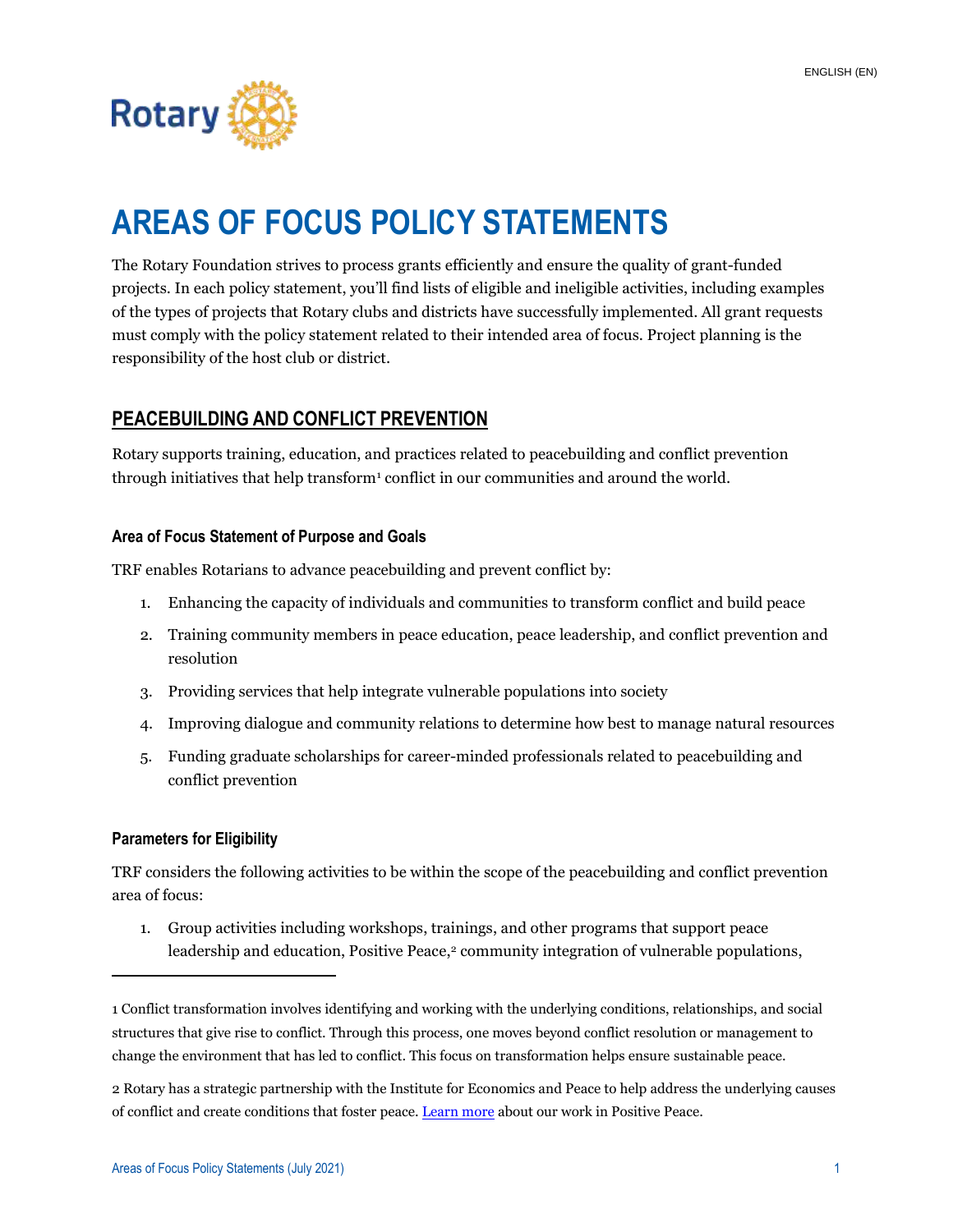facilitated dialogue, communication, and conflict prevention and transformation

- 2. Education for youth on constructive ways to prevent, manage, and transform conflict, including after-school or community-based programming with robust peacebuilding and conflict-diversion activities
- 3. Training programs or campaigns to address conflict, or the risk of conflict, related to the use and management of natural resources
- 4. Legal, psychological, social, and rehabilitative services that help integrate vulnerable populations into society, including at-risk youth, refugees, trafficked people, and others affected by conflict or violence

TRF considers the following activities to be outside the scope of the peacebuilding and conflict prevention area of focus and not eligible for global grant funding:

- 1. Peace conferences in which Rotarians are the primary participants
- 2. Programs with a sole focus on music, sports, or extracurricular activities. Programs must have robust peacebuilding and conflict-diversion aspects to receive global grant funding.
- 3. Enrollment at a Rotary Peace Center partner university in the same, or similar, academic program as those pursued by Rotary Peace Fellows

# **Elements of Successful Humanitarian Projects and Vocational Training Teams**

Peacebuilding and conflict prevention global grants are:

- 1. Sustainable Communities can continue to make progress in peacebuilding and conflict prevention after the Rotary clubs or districts complete their work.
- 2. Measurable Sponsors need to set targets and identify measurements to track project outcomes. Standard measures for peacebuilding and conflict prevention are listed in the [Global Grant](https://my.rotary.org/en/document/global-grant-monitoring-and-evaluation-plan-supplement)  [Monitoring and Evaluation Plan Supplement.](https://my.rotary.org/en/document/global-grant-monitoring-and-evaluation-plan-supplement)
- 3. Community driven Projects meet the needs identified by the host community.

#### **Elements of Successful Scholarships**

Global grants support graduate-level scholarships for professionals interested in pursuing careers in peacebuilding and conflict prevention. TRF considers the following when evaluating global grant scholarship applications:

- 1. The applicant's previous professional experience in peacebuilding and conflict prevention, including work or research with nongovernmental organizations, governmental agencies, or international associations
- 2. The academic program's alignment with peacebuilding and conflict prevention
	- a. Preferred academic programs include conflict prevention and resolution, peace and justice studies, social entrepreneurship related to peace, security studies, international relations, and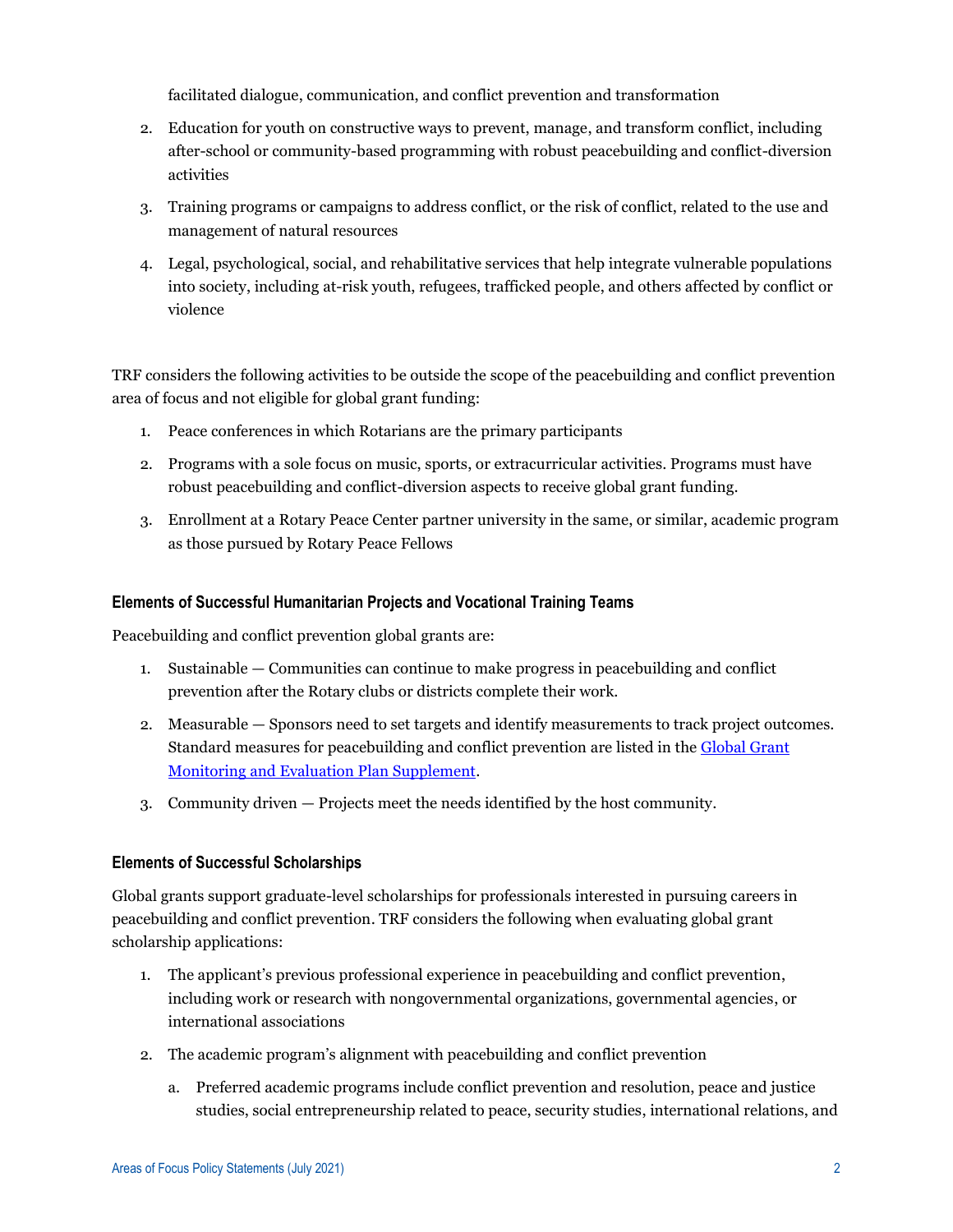other degrees with a specialization in peace and conflict, such as human rights law.

- b. Programs that focus directly on peace and conflict issues and outcomes will be considered favorably.
- c. Programs that will not be considered favorably include those related to general international relations with no emphasis on peacebuilding, conflict transformation, or conflict prevention and resolution, as well as other general social development degrees.
- 3. The applicant's career plans as they relate to peace and conflict transformation, prevention, and resolution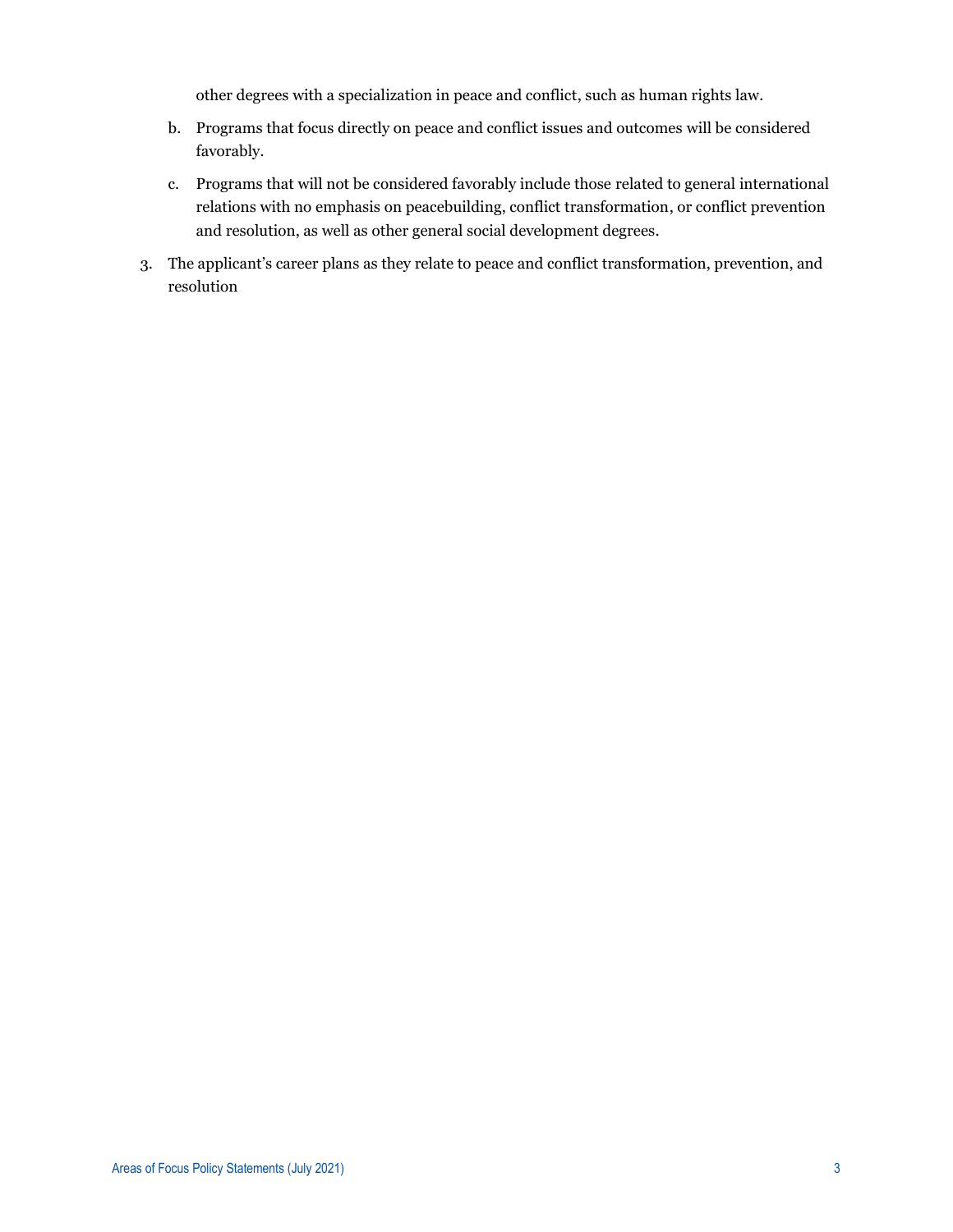# **DISEASE PREVENTION AND TREATMENT**

Rotary supports activities that reduce the causes and effects of disease. Projects strengthen the health care system<sup>3</sup> by improving access to and expanding medical services, providing medical equipment, or training health care personnel.

# **Area of Focus Statement of Purpose and Goals**

TRF enables Rotarians to prevent and treat disease and support health by:

- 1. Improving the capacity of local health care professionals
- 2. Promoting disease prevention and treatment programs that limit the spread of communicable diseases and reduce the incidence and effect of noncommunicable diseases
- 3. Strengthening health care systems
- 4. Providing clinical treatment and rehabilitation for physical disabilities
- 5. Funding graduate scholarships for career-minded professionals related to disease prevention and treatment

# **Parameters for Eligibility**

TRF considers the following activities to be within the scope of the disease prevention and treatment area of focus:

#### **Prevention and Control of Communicable Diseases**

- 1. Disease testing through projects such as health fairs, provided they include counseling and referrals or help admit patients for treatment
- 2. Educating community members and health care professionals about intervention strategies for preventing disease transmission
- 3. Providing equipment specifically to offer health care services to remote populations that lack access to the local primary care system
- 4. Supplying medical equipment to health care facilities. Equipment must meet current technology standards and satisfy environmental criteria for power, water, and air quality. Grant sponsors must provide proof of ownership and operational and maintenance plans, including documentation showing that personnel have received training on equipment operation and maintenance, or a training plan that ensures compliance with these requirements.
- 5. Providing surveillance systems, along with training, to track and monitor the diagnosis and treatment of disease
- 6. Treating communicable diseases through an approach that also helps prevent disease, improve the training of medical professionals, or enhance public health education to promote a community's long-term well-being

<sup>3</sup> A health care system includes both the public and private sectors engaged in the delivery of health services.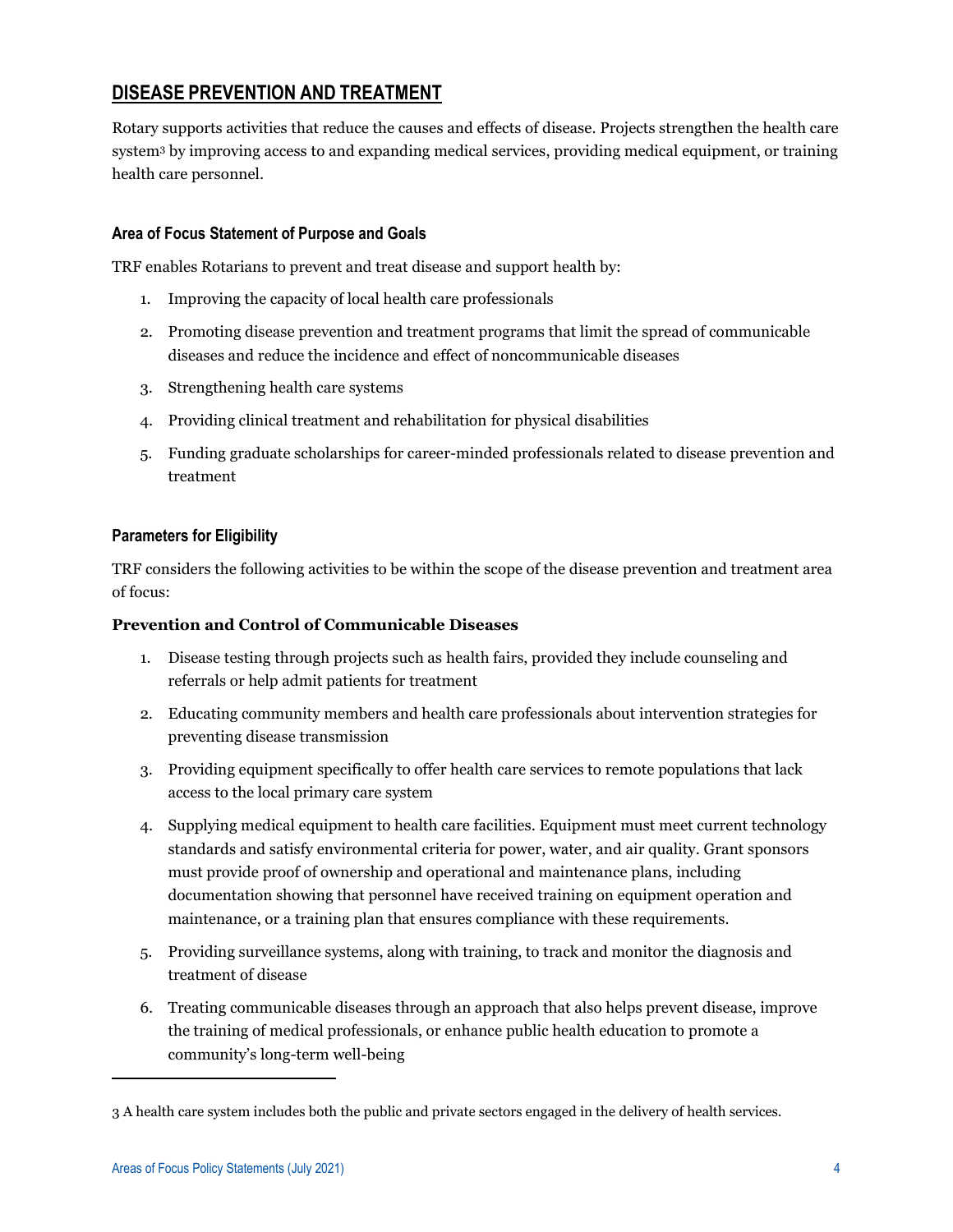- 7. Preventing and controlling illnesses transmitted by mosquitoes and other vectors. High-priority projects will include identifying environmental hazards specific to vector-borne diseases and remedial strategies.
- 8. Addressing environmental hazards related to infection and disease containment, such as disposal of medical waste in health care facilities

# **Prevention and Control of Noncommunicable Diseases**

- 1. Offering prevention and treatment services for physical and mental illnesses and related disabilities
- 2. Developing community education and early screening and treatment programs designed to reduce the incidence and prevalence of chronic diseases
- 3. Providing equipment specifically to offer health care services to remote populations that lack access to the local primary care system
- 4. Supplying medical equipment to health care facilities. Equipment must meet current technology standards and satisfy environmental criteria for power, water, and air quality. Grant sponsors must provide proof of ownership and operational and maintenance plans, including documentation showing that personnel received training on equipment operation and maintenance, or a training plan that ensures compliance with these requirements.
- 5. Providing lifesaving surgeries and surgeries to address congenital problems, provided they include assessing the beneficiary and ensuring follow-up care
- 6. Treating noncommunicable diseases, including mental illness, through an approach that also helps prevent disease, train health service professionals, or enhance public health education with measurable outcomes to promote a community's long-term well-being
- 7. Preventing traffic- or vehicle-related injuries, provided these projects can demonstrate measurable reductions in such injuries
- 8. Supplying vehicles, personnel, and equipment to provide emergency medical services. Ambulances must be new and purchased locally and include documentation of ownership, operation, maintenance, repair, and security systems by the appropriate health care facility.

TRF considers the following activities to be outside the scope of the disease prevention and treatment area of focus and not eligible for global grant funding:

- 1. Projects that consist exclusively of purchasing furniture, supplies, consumables, or nonmedical equipment, such as solar panels
- 2. Medical missions or surgical team trips that do not provide educational outreach programs or significant capacity-building in the project country, with the exception of lifesaving surgeries and surgeries to address congenital problems
- 3. Eco-stove or indoor stove-top projects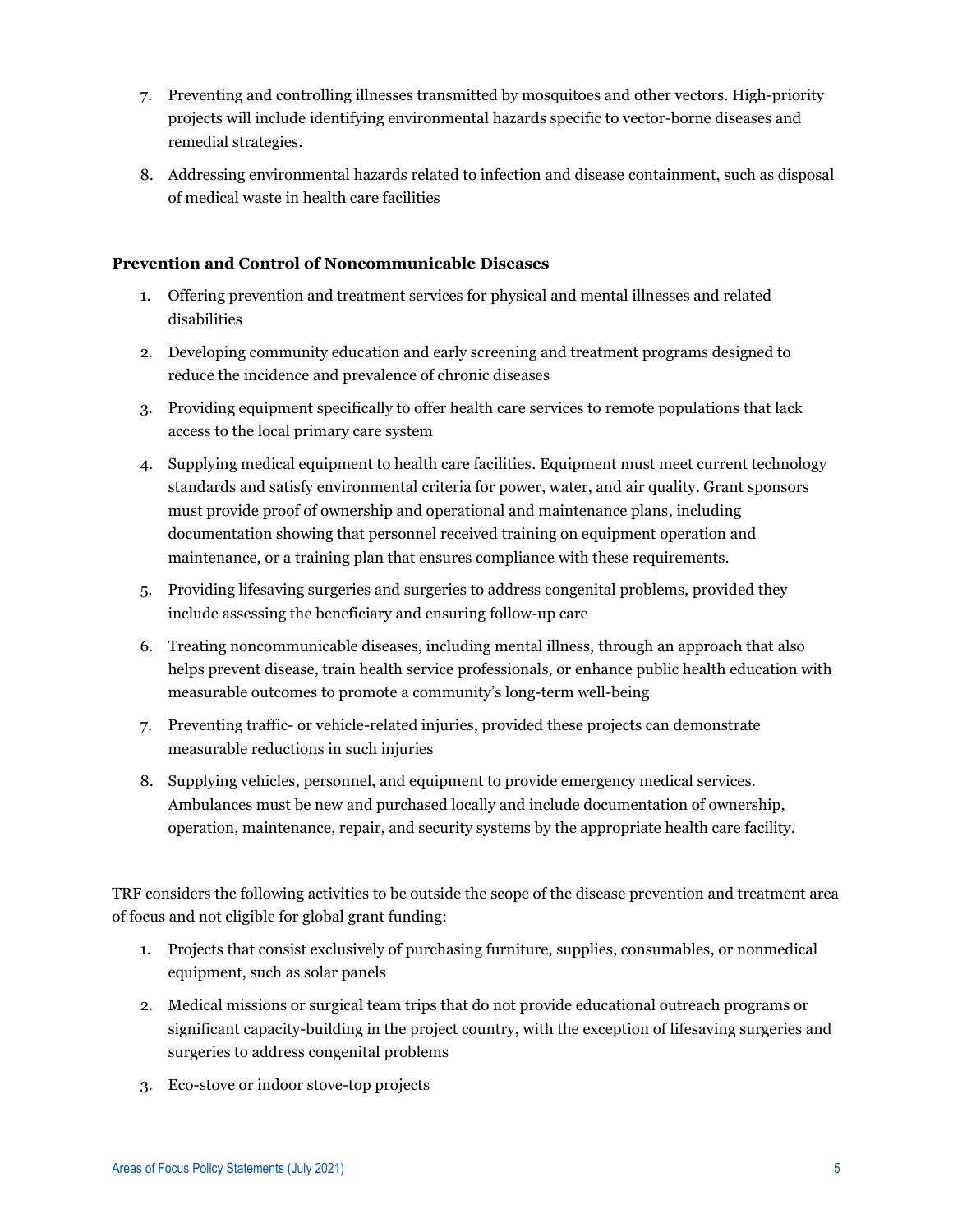- 4. Nonconventional or alternative therapies for treating physical and mental disabilities, unless they include clinical protocols supervised by health care professionals
- 5. Treatment of pervasive developmental disorders and other spectral disorders, including autism, unless there are measurable clinical interventions that demonstrate an improvement of the disorder's long-term impact
- 6. Nutrition programs, unless they target clinical malnutrition or interventions in the first 1,000 days between a woman's pregnancy and her child's second birthday
- 7. Introduction of new technology without documentation of its prior successful use in the project area and appropriate operations, maintenance, replacement, and repair systems in place
- 8. General health education and public safety programs

#### **Elements of Successful Humanitarian Projects and Vocational Training Teams**

Disease prevention and treatment global grants are:

- 1. Sustainable Communities can address their disease prevention and treatment needs after the Rotary club or district completes its work.
- 2. Measurable Sponsors need to set targets and identify measurements to track project outcomes. Standard measures for disease prevention and treatment are listed in th[e Global Grant](https://my.rotary.org/en/document/global-grant-monitoring-and-evaluation-plan-supplement)  [Monitoring and Evaluation Plan Supplement.](https://my.rotary.org/en/document/global-grant-monitoring-and-evaluation-plan-supplement)
- 3. Community-driven Projects meet the needs identified by the host community.

#### **Elements of Successful Scholarships**

Global grants support graduate-level scholarships for professionals interested in pursuing careers related to disease prevention and treatment. TRF considers the following when evaluating global grant scholarship applications:

- 1. The applicant's previous work experience in the field of disease prevention and treatment
- 2. The academic program's alignment with disease prevention and treatment, such as public health and advanced degrees in nursing and medicine
- 3. The applicant's career plans as they relate to disease prevention and treatment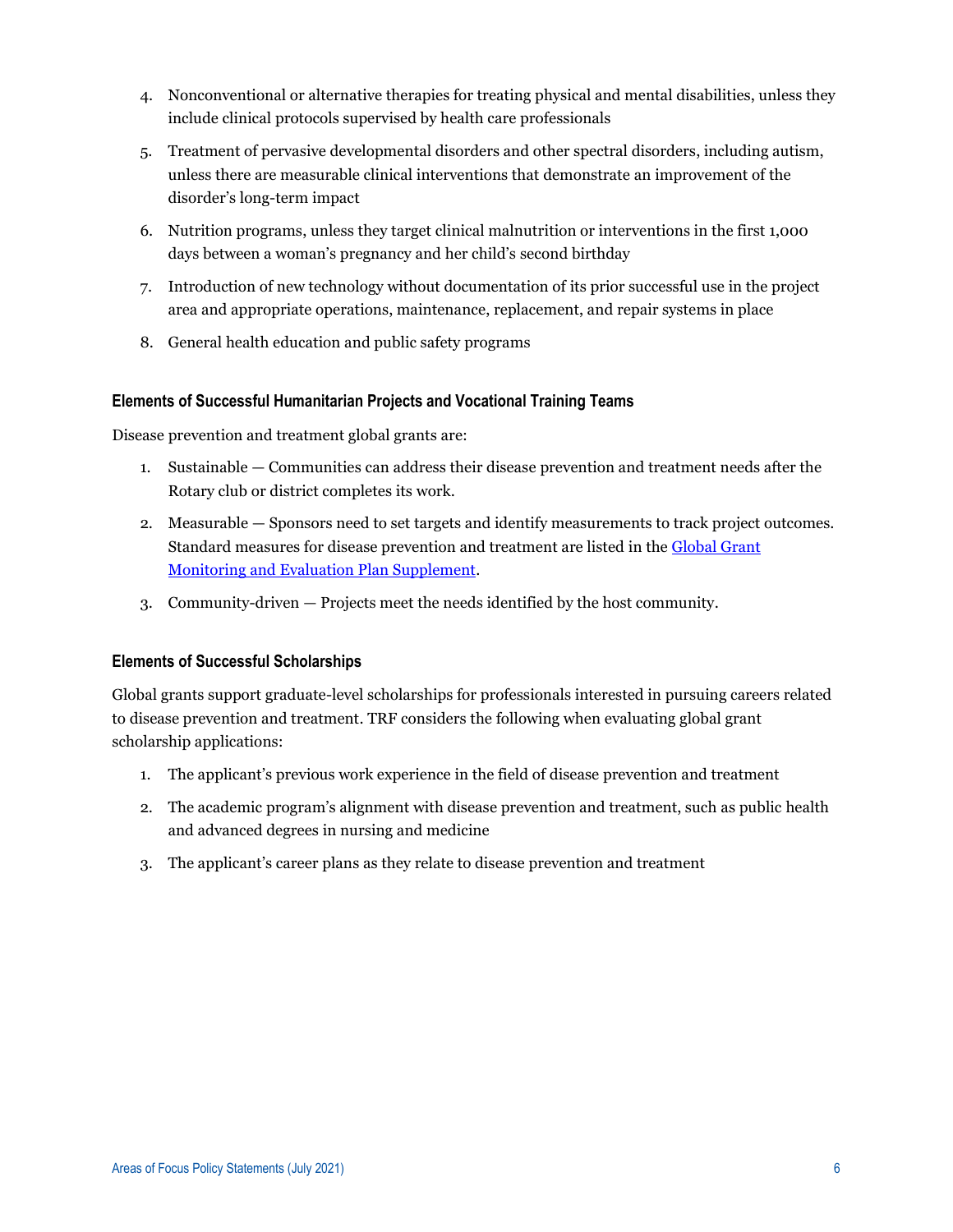# **WATER, SANITATION, AND HYGIENE**

Rotary supports activities that encourage the management and protection of freshwater resources and provide universal and equitable access to safe drinking water, sanitation, and hygiene. TRF seeks to empower governments, institutions, and communities to manage their water, sanitation, and hygiene services through environmentally sound, measurable, and sustainable interventions.

# **Area of Focus Statement of Purpose and Goals**

TRF enables Rotarians to ensure communities' sustainable access to water, sanitation, and hygiene by:

- 1. Facilitating universal and equitable access to safe and affordable drinking water
- 2. Improving water quality by protecting and maintaining surface- and groundwater resources, reducing pollution and contaminants, and promoting wastewater reuse
- 3. Facilitating universal and equitable access to improved sanitation and waste management services in order to achieve open defecation-free communities
- 4. Improving community hygiene knowledge, behaviors, and practices that help prevent the spread of disease
- 5. Strengthening the capacity of governments, institutions, and communities to develop, finance, manage, and maintain sustainable water and sanitation services
- 6. Funding graduate scholarships for career-minded professionals related to water, sanitation, and hygiene

# **Parameters for Eligibility**

TRF considers the following activities to be within the scope of the water, sanitation, and hygiene area of focus:

- 1. Ensuring access to safe drinking water, including projects focused on water supply, storage, purification, treatment, and source water protection
- 2. Ensuring access to improved sanitation, defined as the collection, treatment, and disposal of human excreta or urine through sanitation infrastructure and fecal-sludge management, treatment, and disposal
- 3. Providing hygiene education that promotes healthy behaviors such as hand washing, safe disposal of human waste, safe water storage, and proper menstrual hygiene. The program must identify the factors that prevent or encourage positive behaviors and describe how to address barriers.
- 4. Providing solid waste management systems, defined as the process of collecting, treating and disposing of solid waste materials
- 5. Using watershed management practices to protect source water and recharge surface and groundwater resources
- 6. Supplying water for crop, livestock, and fisheries production
- 7. Developing sustainable management practices to support water and sanitation services, including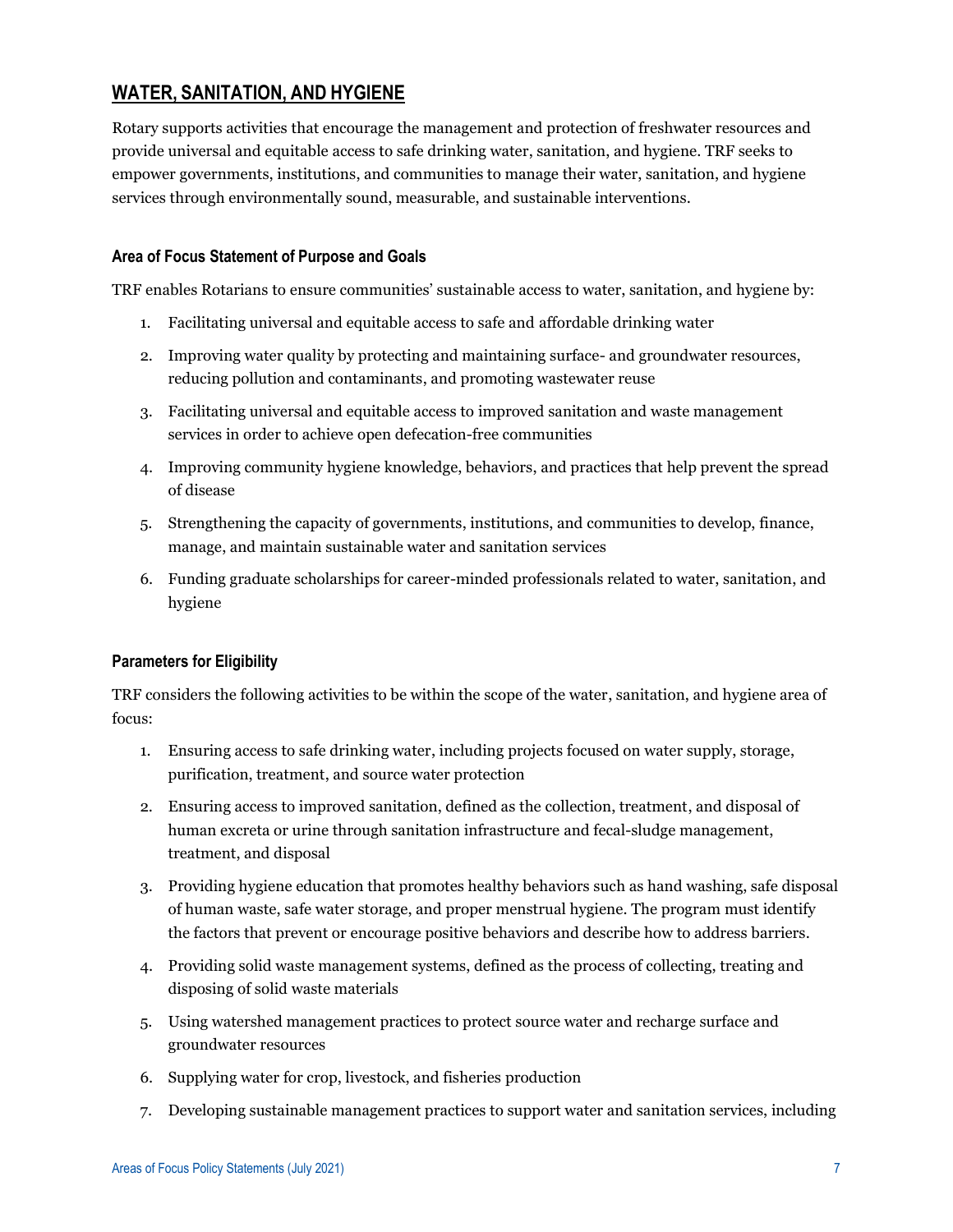community governance, financing and planning, system maintenance, and delivery

8. Organizing strategic advocacy initiatives to encourage regional, national, and local authorities to implement policies that support sustainable access to water, sanitation, and hygiene. These include allocating funding for related services, establishing standards and guidelines, and developing processes for certifying communities as open defecation-free.

TRF considers the following activities to be outside the scope of the water, sanitation, and hygiene area of focus and not eligible for global grant funding:

- 1. Hygiene programming that focuses on increasing knowledge and providing standardized information rather than changing behavior. One-time education sessions are not eligible.
- 2. Single-event river or beach clean-ups that are not part of a watershed management project
- 3. Projects that solely construct water and sanitation systems

#### **Elements of Successful Humanitarian Projects and Vocational Training Teams**

Water, sanitation, and hygiene global grants are:

- 1. Sustainable Communities and governments can better address their water, sanitation, and hygiene needs after the Rotary club or district completes its work.
- 2. Measurable Sponsors need to set targets and identify measurements to track project outcomes in water, sanitation, and hygiene and water resource management. Standard measures are listed in the [Global Grant Monitoring and Evaluation Plan](https://my.rotary.org/en/document/global-grant-monitoring-and-evaluation-plan-supplement) Supplement.
- 3. Community driven Projects meet the needs identified by the host community. Governments, communities, and businesses work together to build, own, and operate sustainable water and sanitation systems.

#### **Elements of Successful Scholarships**

Global grants support graduate-level scholarships for professionals interested in pursuing careers in water, sanitation, and hygiene. TRF considers the following when evaluating global grant scholarship applications:

- 1. The applicant's previous work experience in the field of water, sanitation, and hygiene or water resource management
- 2. The academic program's alignment with water, sanitation, and hygiene or water resource management. Examples include water and sanitation engineering, environmental engineering, integrated water resource and systems management, hydrology, and public health.
- 3. The applicant's career plans as they relate to water and sanitation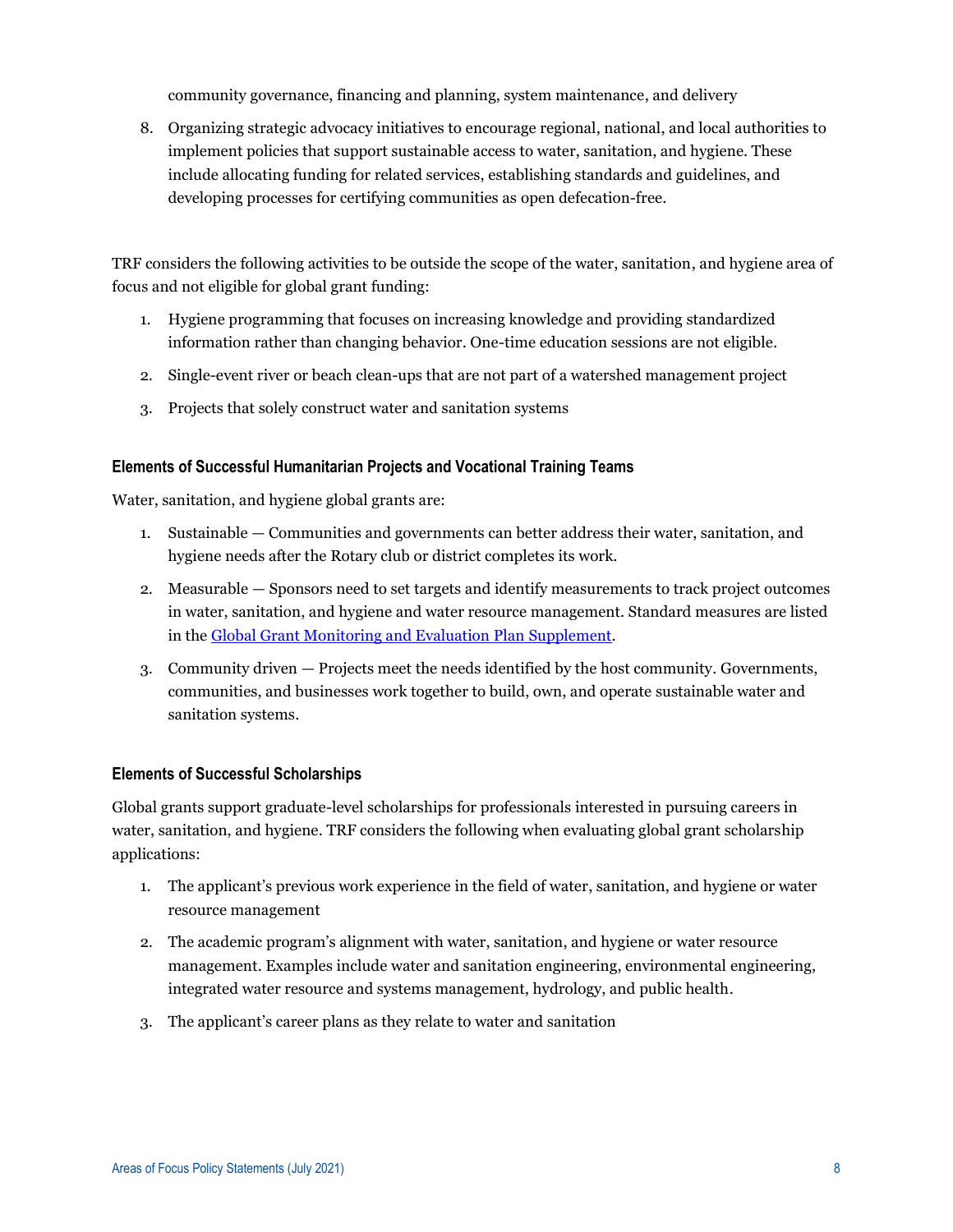# **MATERNAL AND CHILD HEALTH**

Rotary supports activities and training to improve maternal health and reduce mortality for children under five. Projects strengthen the health care system<sup>4</sup> by improving access to and expanding medical services, providing medical equipment, and training health care personnel.

# **Area of Focus Statement of Purpose and Goals**

TRF enables Rotarians to improve the health of mothers and their children by:

- 1. Reducing the neonatal and newborn mortality rate
- 2. Reducing the mortality and morbidity rate of children under five
- 3. Reducing the maternal mortality and morbidity rate
- 4. Improving access to essential medical services, trained community health workers, and health care providers
- 5. Funding graduate scholarships for career-minded professionals related to maternal and child health

# **Parameters for Eligibility**

TRF considers the following activities to be within the scope of the maternal and child health area of focus:

- 1. Maternal prenatal, delivery, and antenatal care
- 2. Training or "train the trainer" initiatives for maternal and child community health care workers and medical professionals
- 3. Projects that provide medical equipment to health care facilities. Equipment must meet current technology standards and satisfy environmental criteria for power, water, and air quality. Grant sponsors must provide proof of ownership and operational and maintenance plans, including documentation showing that personnel received training on equipment operation and maintenance, or a training plan that ensures compliance. Equipment projects must include educational activities for women related to healthy pregnancy, delivery, or neonatal care.
- 4. Education about and enhanced access to family planning and other sexual and reproductive health interventions and services available through the health care system
- 5. Immunizations for women, adolescent girls, and children under five
- 6. Interventions to combat pneumonia, diarrhea, malaria, measles, and other major causes of disease in women and children under five
- 7. Interventions to reduce the transmission and impact of sexually transmitted disease in adolescents and women

<sup>4</sup> A health care system includes both the public and private sectors engaged in the delivery of health care services.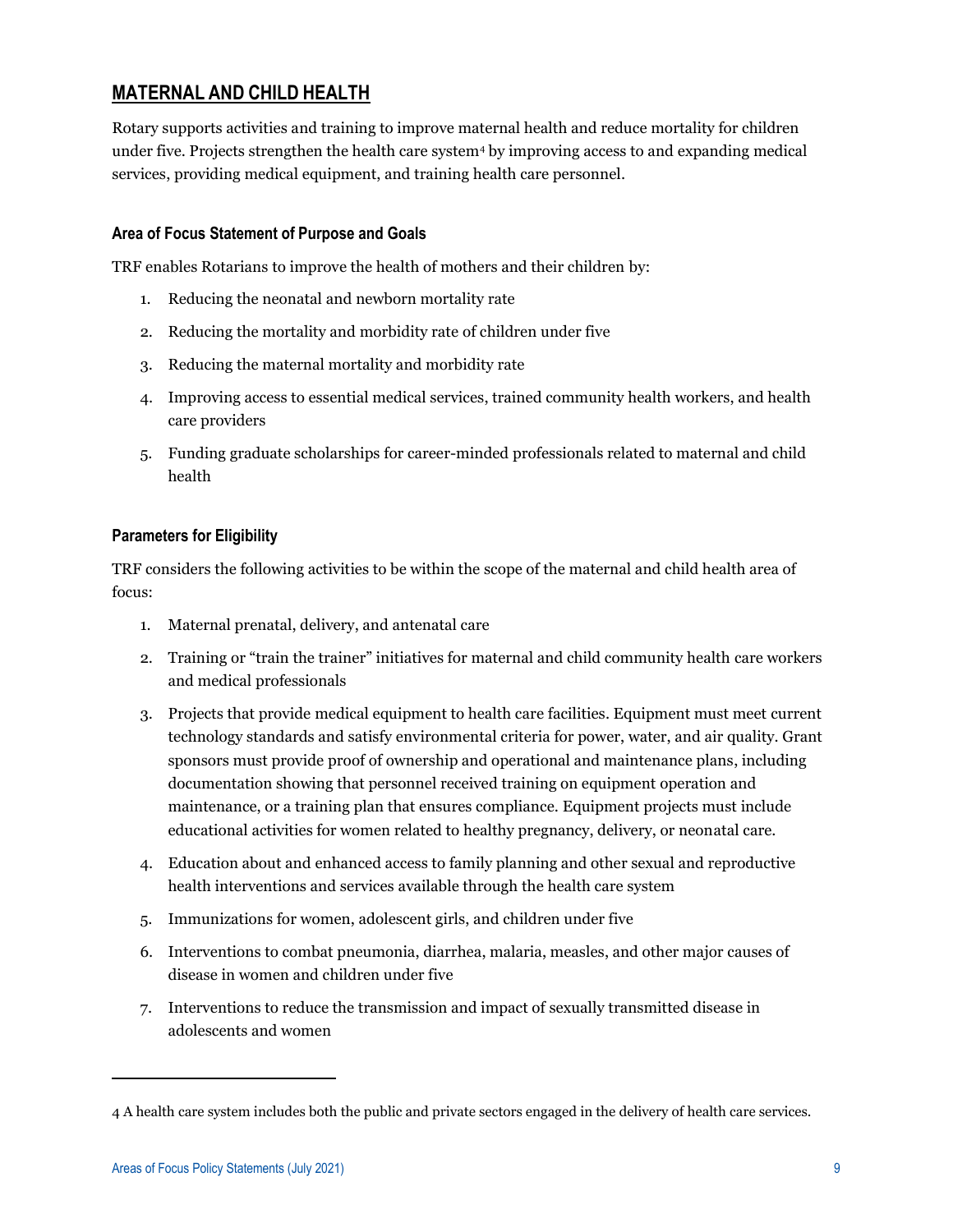- 8. Prevention of mother-to-child transmission of HIV
- 9. Projects that promote breastfeeding and other actions that prevent, reduce, and treat the effects of malnutrition
- 10. Lifesaving surgeries and surgeries to address congenital problems, provided they include assessing the beneficiaries and ensuring follow-up care
- 11. Projects that address environmental hazards related to the containment of infection and transmission of disease, such as the disposal of medical waste in health care facilities

TRF considers the following activities to be outside the scope of the maternal and child health area of focus and not eligible for global grant funding:

- 1. Medical missions and surgical team trips that do not provide significant capacity-building in the project country, except for lifesaving surgeries and surgeries to address congenital problems
- 2. Garden projects, food supplements, and school-based nutrition programs
- 3. Eco-stove or indoor stove-top projects
- 4. Playgrounds and general childhood exercise and wellness projects
- 5. Nonconventional or alternative therapies for treatment of physical and mental disabilities, unless they include clinical protocols supervised by health care professionals
- 6. Sexual and reproductive health projects for adolescents, unless they are carried out within the health care system under the supervision of licensed medical professionals
- 7. Furniture, supplies, and consumables, unless they are part of a larger maternal and child health project that meets the eligibility parameters for global grants
- 8. General health education and public safety programs

#### **Elements of Successful Humanitarian Projects and Vocational Training Teams**

Maternal and child health global grants are:

- 1. Sustainable Communities can address their maternal and child health needs after the Rotary club or district completes its work.
- 2. Measurable Sponsors need to set targets and identify measurements to track project outcomes. Standard measures are listed in the [Global Grant Monitoring and Evaluation Plan Supplement.](https://my.rotary.org/en/document/global-grant-monitoring-and-evaluation-plan-supplement)
- 3. Community-driven Projects meet the needs identified by the host community.

#### **Elements of Successful Scholarships**

Global grants support graduate-level scholarships for professionals interested in pursuing careers related to maternal and child health. TRF considers the following when evaluating global grant scholarship applications: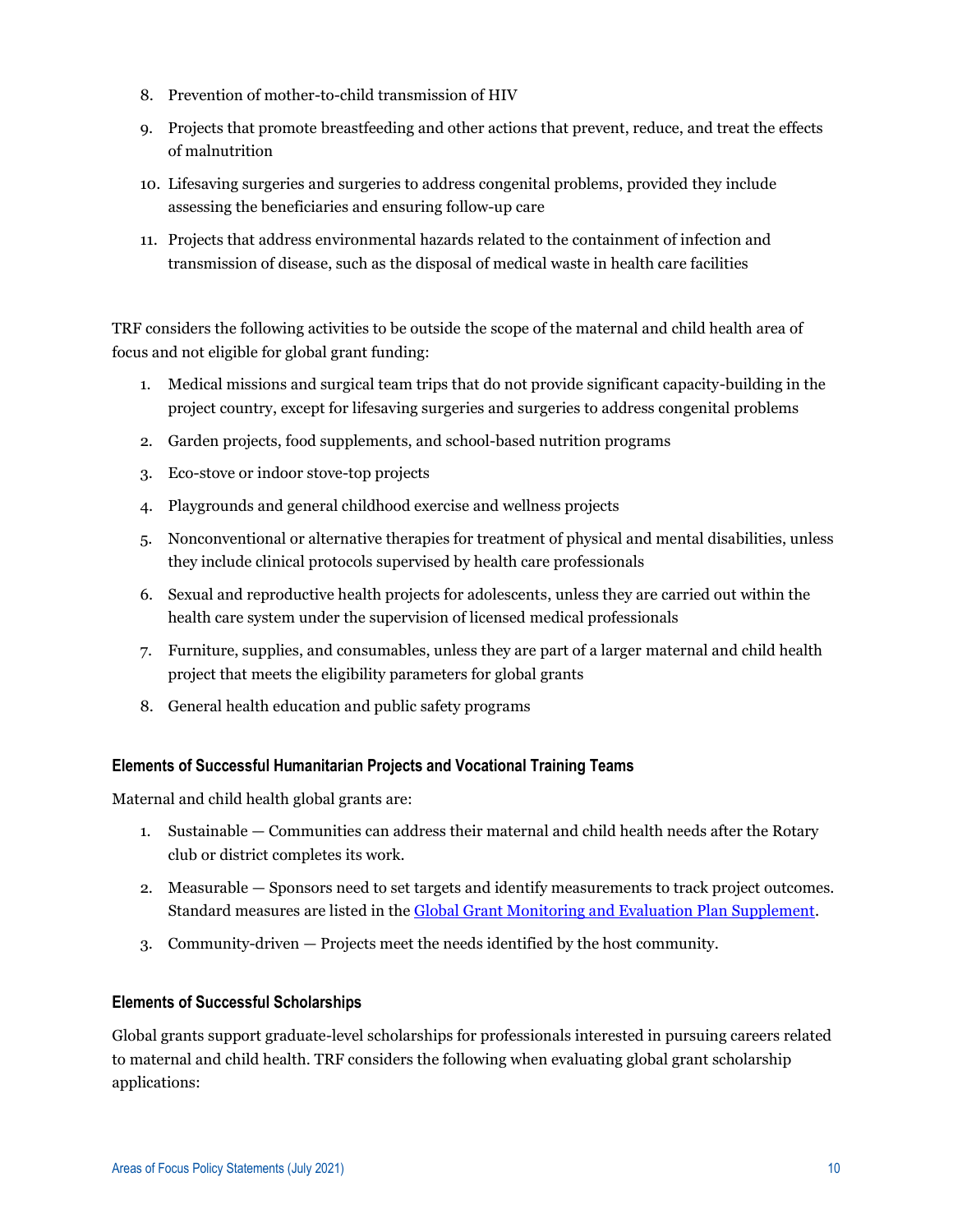- 1. The applicant's previous work experience in the field of maternal and child health
- 2. The academic program's alignment with maternal and child health. Examples include epidemiology, nutrition, global health, public health, and health promotion, as well as advanced degrees in nursing and medicine.
- 3. The applicant's career plans as they relate to maternal and child health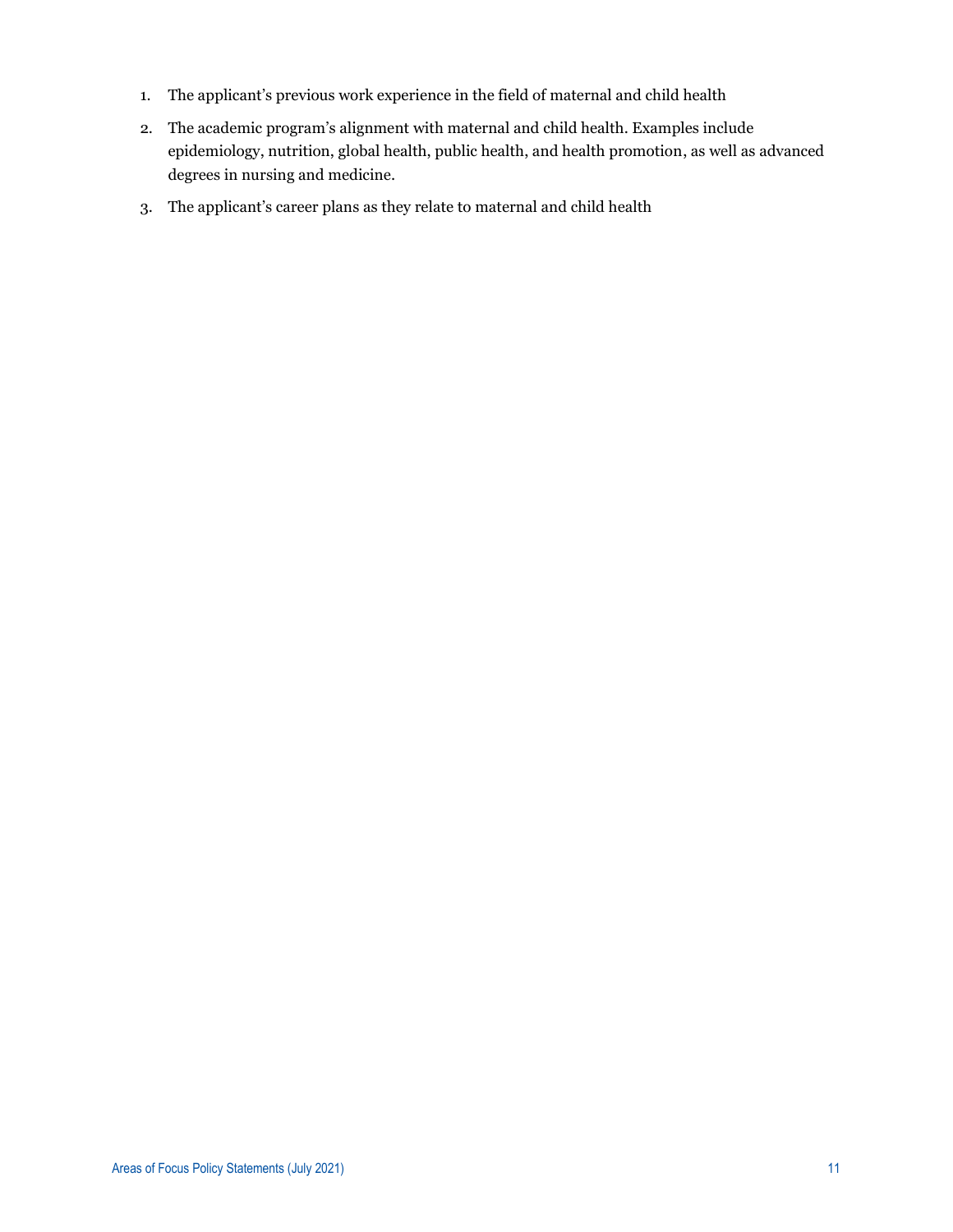# **BASIC EDUCATION AND LITERACY**

Rotary supports activities and training to improve education for all children, and literacy for children and adults.

# **Area of Focus Statement of Purpose and Goals**

TRF enables Rotarians to ensure that all people have sustainable access to basic education and literacy by:

- 1. Supporting programs that strengthen a community's ability to provide basic education and literacy to all
- 2. Increasing adult literacy
- 3. Working to reduce gender disparity in education
- 4. Funding graduate scholarships for career-minded professionals related to basic education and literacy

# **Parameters for Eligibility**

TRF considers the following activities to be within the scope of the basic education and literacy area of focus:

- 1. Improving academic outcomes at the early childhood, primary, and secondary levels, in collaboration with local school officials
- 2. Educating adults in reading, writing, and numeracy skills
- 3. Providing professional development opportunities for teachers with a qualified trainer in curriculum implementation, effective instructional methods, or student assessments
- 4. Strengthening basic educational outcomes by providing improved learning materials and facilities supported by enhanced curricula and new professional development for teachers
- 5. Improving academic support for before- and after-school programs by training tutors and teachers, conducting student assessments, and providing equipment if needed
- 6. Supporting educators' ability to help students with physical or developmental disabilities achieve greater academic outcomes by providing professional development opportunities for teachers and staff, as well as basic educational materials and enhanced facilities if needed

TRF considers the following activities to be outside the scope of the basic education and literacy area of focus and not eligible for global grant funding:

- 1. Projects that consist exclusively of infrastructure, vehicles, or equipment purchases, and training on their use
- 2. Projects that provide salaries, tuition, or school supplies without the means for the community or non-Rotary entity to maintain these in the future
- 3. Projects that purchase only extracurricular or play materials or playgrounds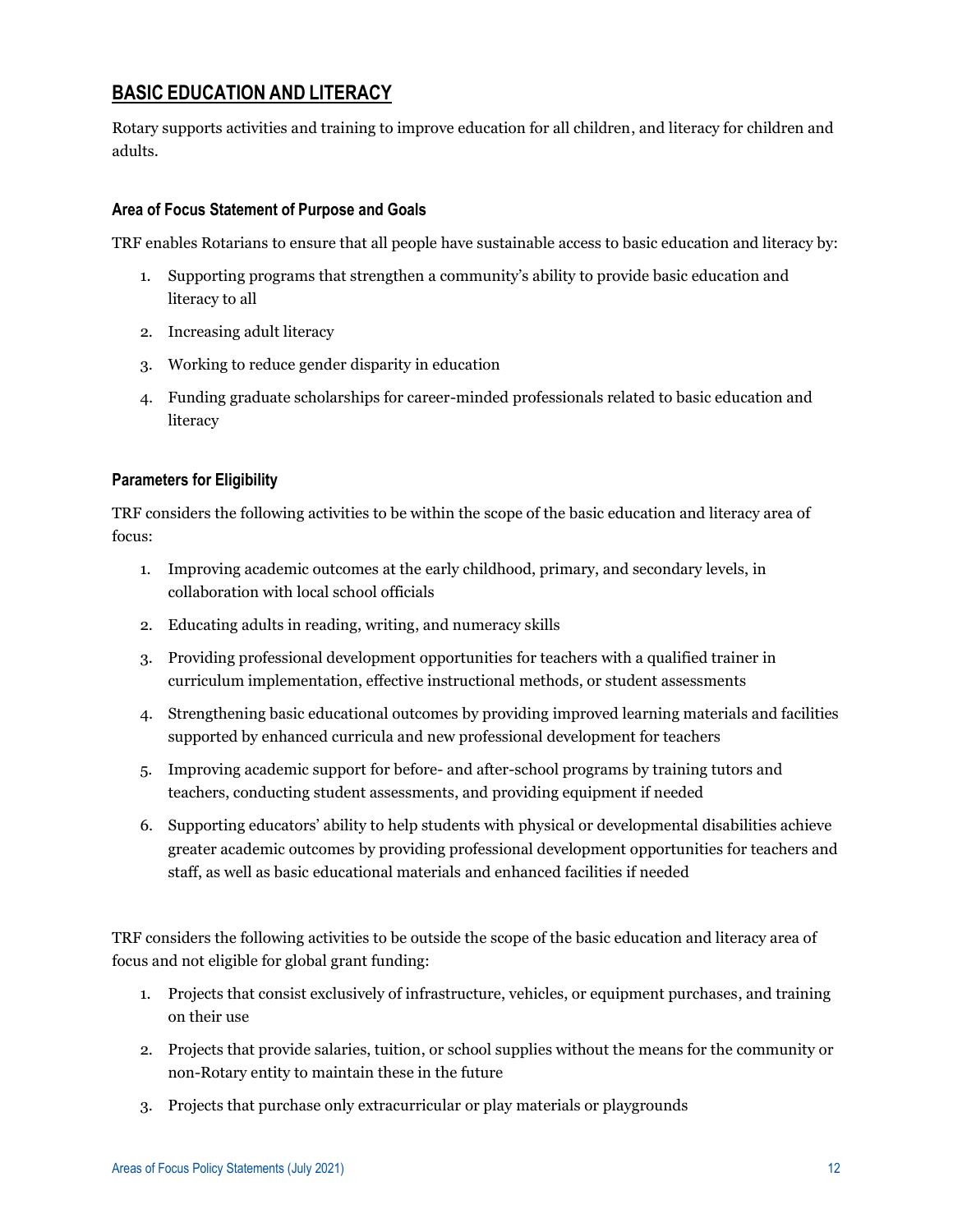- 4. Projects that focus on school feeding or providing infrastructure and equipment for school feeding programs
- 5. Projects the community is not able to sustain after grant funding ends
- 6. Projects that benefit only one cohort of students, such as tutoring or after-school programs that will function only during the life of the grant

#### **Elements of Successful Humanitarian Projects and Vocational Training Teams**

Basic education and literacy global grants are:

- 1. Sustainable Communities can address their basic education and literacy needs after the Rotary club or district completes its work.
- 2. Measurable Sponsors need to set targets and identify measurements to track project outcomes. Standard measures are listed in the [Global Grant Monitoring and Evaluation Plan Supplement.](https://my.rotary.org/en/document/global-grant-monitoring-and-evaluation-plan-supplement)
- 3. Community driven Projects meet the needs identified by the host community.

#### **Elements of Successful Scholarships**

Global grants support graduate-level scholarships for professionals interested in pursuing careers in basic education and literacy. TRF considers the following when evaluating global grant scholarship applications:

- 1. The applicant's previous work experience in the field of basic education and literacy
- 2. The academic program's alignment with basic education and literacy. Examples include education, literacy, curriculum development, special education, and school administration.
- 3. The applicant's future career plans as they relate to basic education and literacy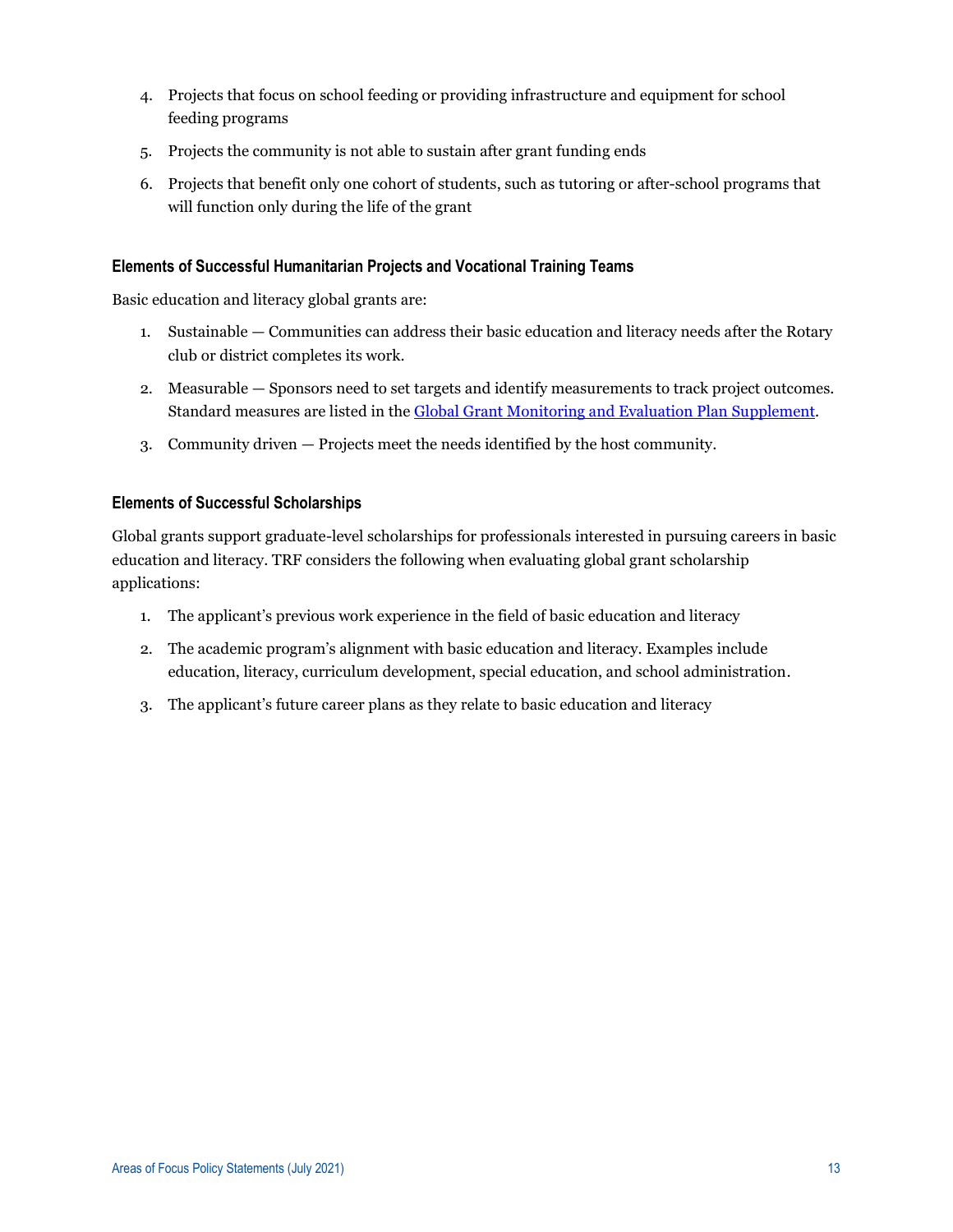# **COMMUNITY ECONOMIC DEVELOPMENT**

Rotary supports investments in people and communities to alleviate poverty, creating measurable and enduring economic improvements in poor and underserved areas.

# **Area of Focus Statement of Purpose and Goals**

TRF enables Rotarians to alleviate poverty by:

- 1. Building the capacity of local leaders, organizations, and networks to support economic development in poor communities
- 2. Developing opportunities for productive work and improving access to sustainable livelihoods
- 3. Empowering marginalized communities by providing access to economic opportunities and services
- 4. Building the capacity of entrepreneurs, social businesses, and locally supported business innovators
- 5. Addressing gender or class disparities that prevent populations from obtaining productive work and accessing markets and financial services
- 6. Increasing access to renewable energy and energy-efficiency measures to create more sustainable and economically resilient communities
- 7. Empowering communities to develop environmental and natural resource conservation skills for economic gain
- 8. Strengthening communities' economic resilience and adaptive capacity<sup>5</sup> in response to environmental and climate-related hazards and natural disasters
- 9. Developing and supporting community-based basic emergency preparedness services to improve economic resilience
- 10. Funding graduate scholarships for career-minded professionals related to community economic development

# **Parameters for Eligibility**

TRF considers the following activities to be within the scope of the community economic development area of focus:

- 1. Providing poor communities with access to financial services, including microcredit, mobile banking, savings, and insurance
- 2. Offering training related to community economic development, including entrepreneurship, community leadership, vocational skills, and financial literacy

<sup>5</sup> Adaptive capacities refer to the social and technical skills of individuals and groups that allow them to respond effectively to environmental and socioeconomic changes.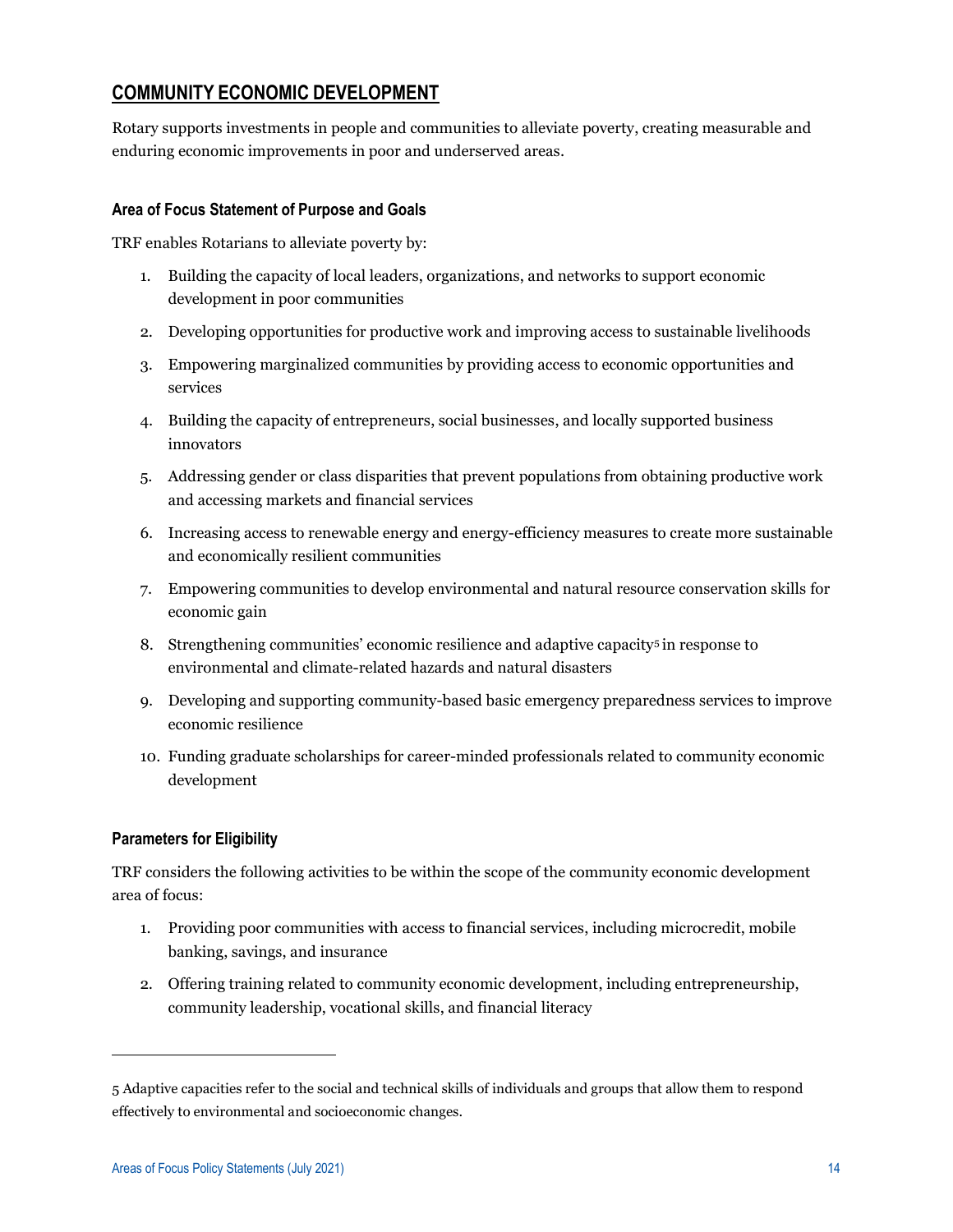- 3. Developing community members' economic and employment potential through leadership training and empowerment tools, especially through initiatives for women, refugees, and young adults
- 4. Supporting small-business, cooperative, or social-enterprise development and income-generating activities for the poor, including organizing area-wide businesses that provide employment
- 5. Furthering agricultural development for subsistence and small farmers, including building capacity and facilitating access to financial markets and capital
- 6. Organizing community-led and -coordinated adopt-a-village initiatives, or comprehensive community development activities
- 7. Supporting equal and effective economic opportunities for women, refugees, and other marginalized populations
- 8. Providing access to renewable, clean, and efficient energy through sustainable, locally purchased, and innovative technology, as well as substantial training directly connected to economic outcomes
- 9. Training communities in conservation and resource management to help them preserve, protect, and sustainably use natural resources for their economic benefit and growth
- 10. Improving communities' ability to adapt to environmental and climatic changes through capacitybuilding, and developing sustainable economic activities
- 11. Providing training and basic resources to support basic emergency preparedness initiatives and enhance communities' economic resilience, including fire prevention and natural disaster preparedness

TRF considers the following activities to be outside the scope of the community economic development area of focus and not eligible for global grant funding:

- 1. Community infrastructure or equipment projects without direct economic results, or without operational and maintenance plans
- 2. Community beautification projects such as parks and playgrounds
- 3. Projects to rehabilitate community centers

# **Elements of Successful Humanitarian Projects and Vocational Training Teams**

Community economic development global grants are:

- 1. Sustainable Communities can address their economic development needs after the Rotary club or district completes its work.
- 2. Measurable Sponsors need to set targets and identify measurements to track project outcomes. Standard measures are listed in the [Global Grant Monitoring and Evaluation Plan Supplement.](https://my.rotary.org/en/document/global-grant-monitoring-and-evaluation-plan-supplement)
- 3. Community driven Projects meet the needs identified by the host community.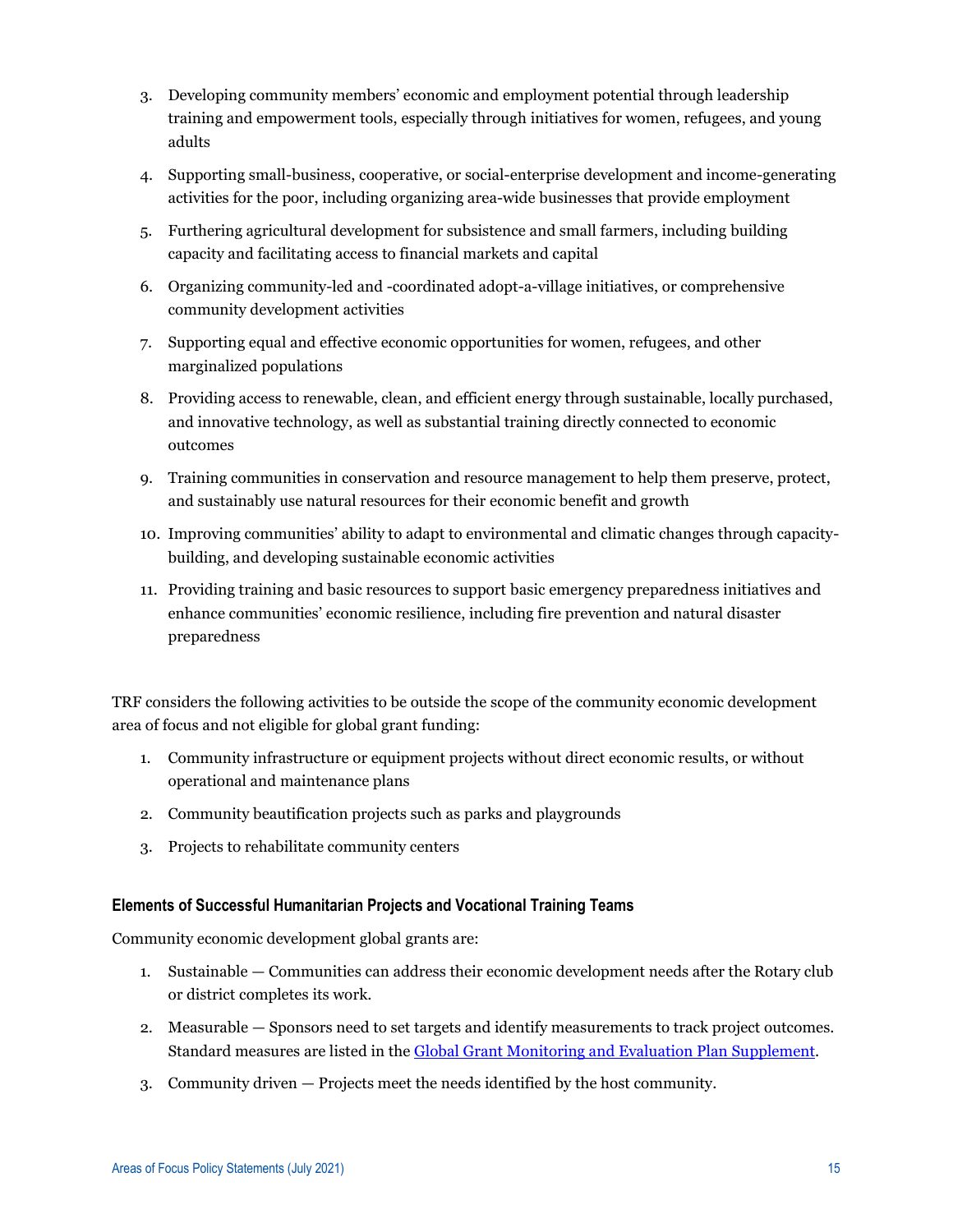# **Elements of Successful Scholarships**

Global grants support graduate-level scholarships for professionals interested in pursuing careers in community economic development. TRF considers the following when evaluating global grant scholarship applications:

- 1. The applicant's previous work experience in the field of community economic development. Applicants are expected to demonstrate how their work contributed to the economic well-being of poor, low-income, or underserved communities at the local, regional, or national level.
- 2. The academic program's alignment with community economic development
	- a. Examples include social science degrees with a focus on community economic development and business degrees tailored to social business, micro-entrepreneurship, or microcredit
	- b. Programs that will be favorably considered include those that:
		- i. Emphasize local, regional, or national economic development strategies
		- ii. Focus on addressing economic issues of poor, low-income, and underserved communities
		- iii. Support social business development, such as a specialized track within a master of business administration program
		- iv. Provide a business degree to teach entrepreneurial skills or support startups at the local, regional, or national level
		- v. Include "community development" in the name of the program or specialized track
		- vi. Improve the coaching or advising capability of an individual working with small businesses or entrepreneurs
		- vii. Focus on strategies to address environmental issues that affect poor, low-income, and underserved communities, such as resource management, environmental and conservation studies, resilience planning, and preparedness
		- viii. Use urban planning principles to guide economic development strategies
	- c. Programs that will not be favorably considered include those that:
		- i. Focus on purely theoretical, macro-level economics, politics, or finance
		- ii. Support general private business development, such as a master of business administration for professions unrelated to social enterprise
- 3. The applicant's career plans as they relate to community economic development
	- a. Careers that will be considered favorably include those that:
		- i. Improve the economic and social well-being of poor, low- income, and underserved communities at the local, regional, and national level
		- ii. Are in a nonprofit or social enterprise environment
		- iii. Support advocacy for economic and social well-being (e.g. for poor communities, youth, women, indigenous peoples, refugees, and other underserved populations)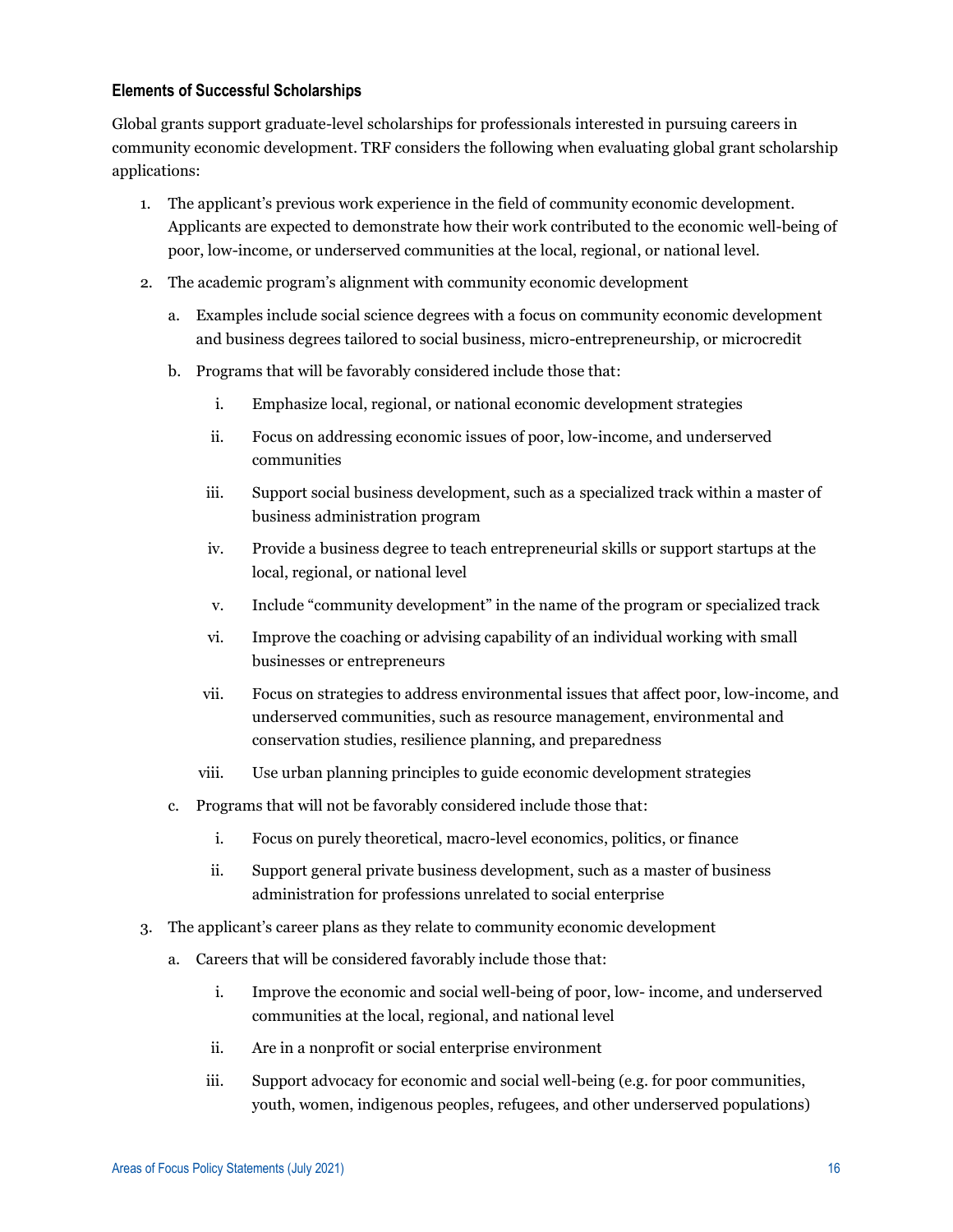- iv. Address environmental issues that affect poor, low-income, and underserved communities through strategies including resource management, environmental and conservation studies, resilience planning, and preparedness
- b. Careers that will not be considered favorably include general roles in business, engineering, or social work, or general administration in a private or corporate environment.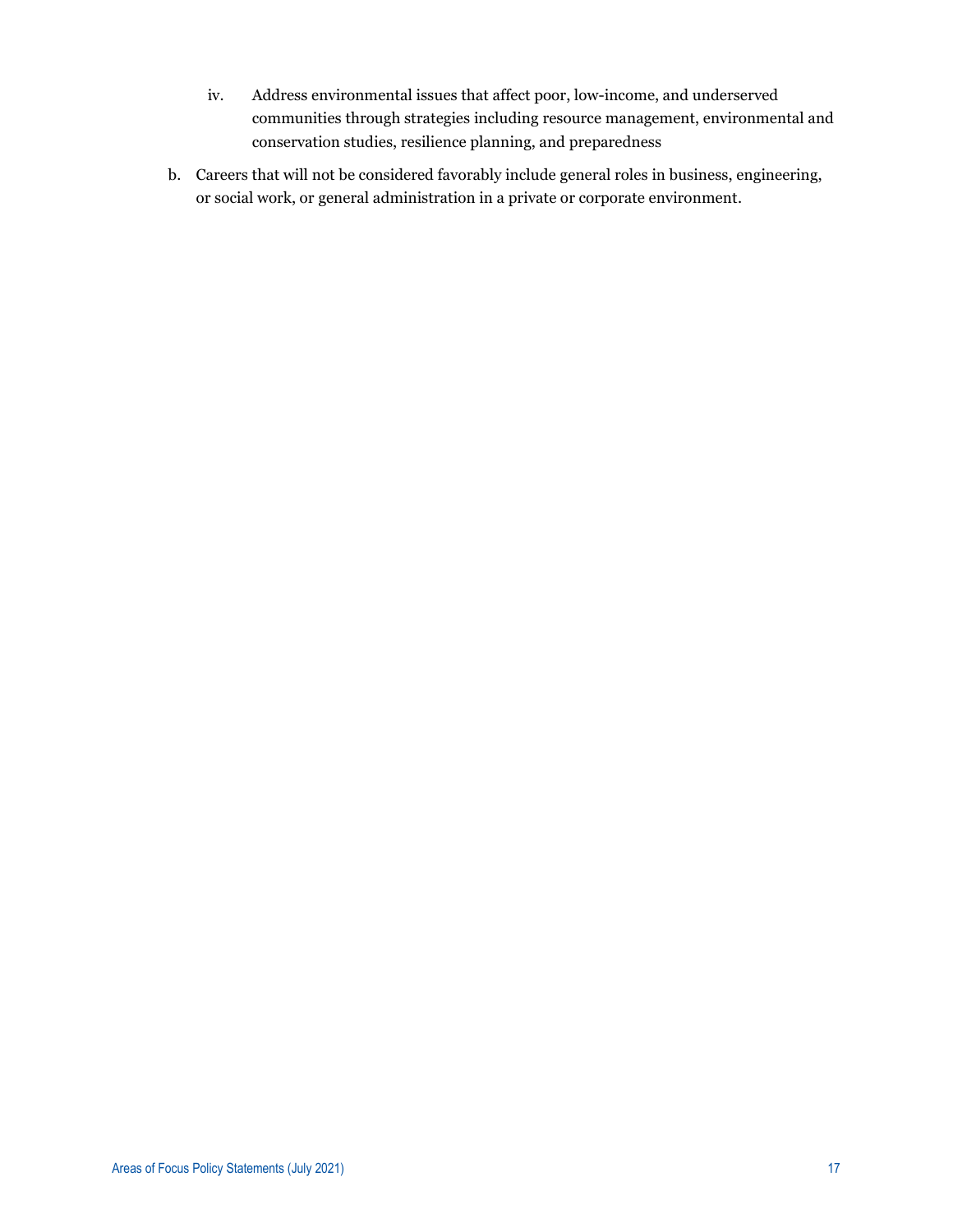# **ENVIRONMENT**

Rotary supports activities that strengthen the conservation and protection of natural resources, advance environmental sustainability, and foster harmony between people and the environment.

#### **Area of Focus Statement of Purpose, Goals, and Parameters for Eligibility**

The Rotary Foundation enables Rotary members to protect, preserve, and conserve the environment by:

- 1. Protecting and restoring land, coastal, marine, and freshwater resources
	- a. Protecting and restoring terrestrial ecosystems and improving their resiliency through initiatives such as promoting reforestation, preventing deforestation, planting native vegetation, restoring habitats, and removing invasive plant and animal species
	- b. Preserving biodiversity by protecting and restoring habitats, conserving native species, removing invasive plant and animal species, conserving and protecting endangered species, and preventing poaching and the illegal wildlife trade
	- c. Supporting strategies and targeted initiatives to improve aquifer and groundwater recharging, water conservation, water quality, sanitation, and watershed management (adhering to the policy statements and guidelines for the water, sanitation, and hygiene area of focus)
	- d. Protecting and restoring coastal, marine, and freshwater ecosystems through initiatives such as habitat restoration, protecting and propagating native plant and animal species, removing invasive plant and animal species, addressing overfishing, pollution, coastal erosion and ocean acidification
- 2. Enhancing the capacity of communities and local governments to support natural resource management and conservation
	- a. Developing peacebuilding and conflict prevention initiatives related to the management and use of natural resources (adhering to the policy statements and guidelines for the peacebuilding and conflict prevention area of focus)
	- b. Mitigating human-wildlife conflict through ecologically sound and peaceful resolutions
	- c. Training and educating communities in conservation and resource management to preserve, protect, and sustainably use natural resources
- 3. Supporting agroecology and sustainable agriculture, fishing, and aquaculture practices to improve ecological health
	- a. Creating awareness of and supporting ecologically viable agriculture through activities such as regenerative agriculture, conservation agriculture, managed grazing, silvopasture, and tree intercropping
	- b. Supporting sustainable fisheries and ecologically sound aquaculture (adhering to the policy statements and guidelines for the community economic development area of focus)
	- c. Promoting the use of traditional and Indigenous knowledge in agricultural, land, ocean, and natural resource management practices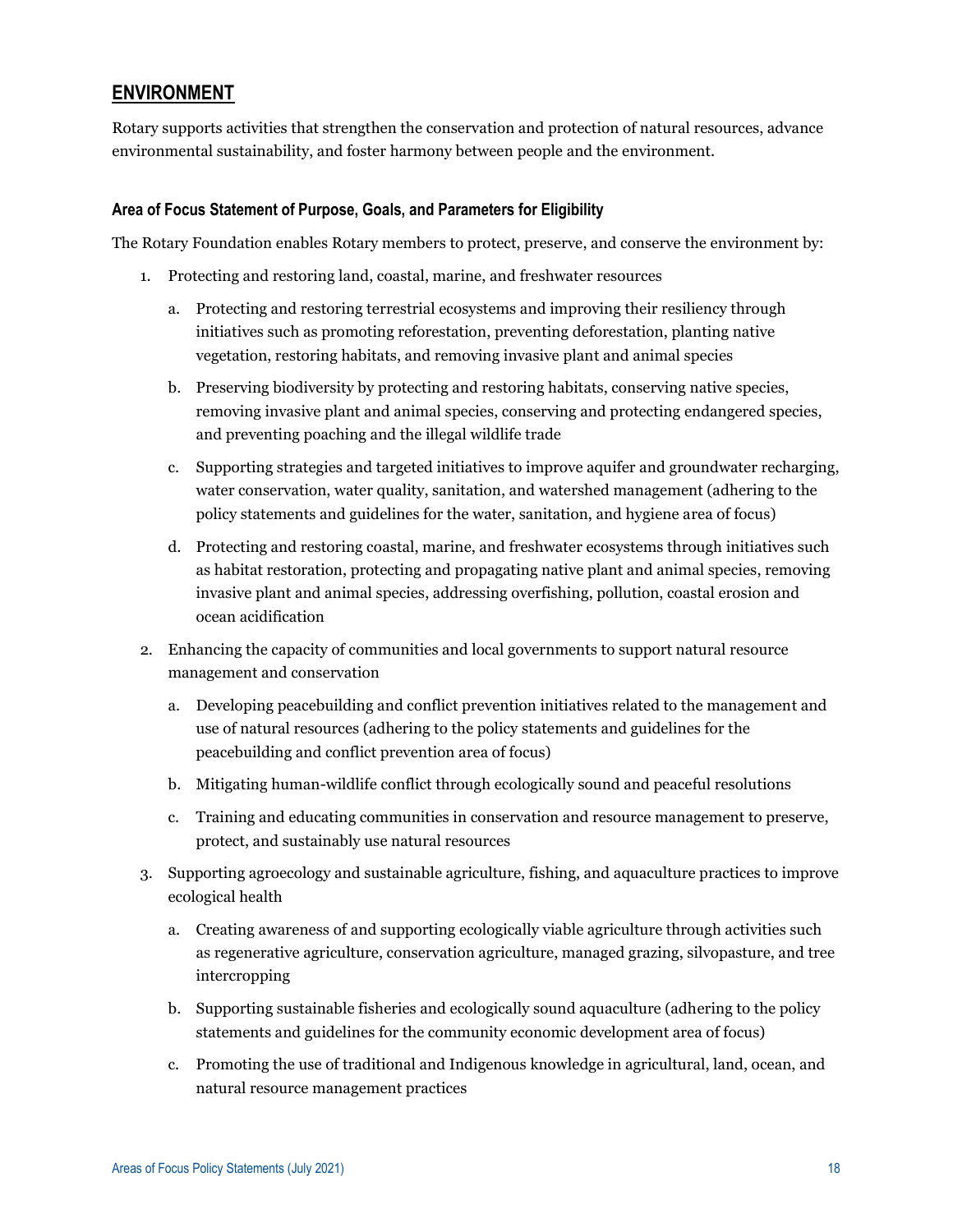- d. Improving food security through sustainable agricultural, aquacultural, and fishing methods, enhanced local food production and consumption, reduction of food waste, and equitable access to high-quality food
- 4. Addressing the causes of climate change and climate disruption and supporting solutions to reduce the emission of greenhouse gases
	- a. Providing access to locally sourced, renewable energy, including solar, methane-capture, and small-scale wind and hydropower systems, as part of holistic interventions to mitigate climate change and disruption
	- b. Providing clean-cooking technologies as part of a holistic approach to reduce or eliminate the burning of biomass and fossil fuels that results in deforestation, degraded land, or increased air pollution
	- c. Supporting the transition to sustainable, energy-efficient transportation modes through holistic urban and regional planning, education, or infrastructure changes
- 5. Strengthening the resilience of ecosystems and communities affected by climate change and climate disruption
	- a. Supporting adaptation and resiliency strategies for ecosystems and communities affected by climate-related events, with an emphasis on vulnerable segments of the population
- 6. Supporting education to promote behaviors that protect the environment
	- a. Supporting environmental education programming in schools that aligns with local government curriculum (adhering to the policy statements and guidelines for the basic education and literacy area of focus)
	- b. Promoting community-based environmental education, environmental awareness and advocacy initiatives, and strategies to facilitate engagement and behavior change to support environmentally sustainable living, environmental protection, and sustainable development
- 7. Advocating for the sustainable consumption of products and the environmentally sound management of byproducts to build a more resource-efficient economy
	- a. Supporting community planning efforts to strengthen circular economies through composting, recycling, upcycling, and repurposing programs (for solid waste management projects, adhering to the policy statements and guidelines for the water, sanitation, and hygiene area of focus)
	- b. Promoting efficient food consumption by reducing food waste by local businesses and households
- 8. Addressing environmental justice issues and environmental public health concerns
	- a. Addressing adverse environmental public health impacts in communities through education, outreach, and advocacy
	- b. Eliminating and reducing exposure to environmental toxins in homes, schools, and communities within vulnerable and marginalized populations
	- c. Increasing equitable access to organic, healthy, and nutritious food for vulnerable and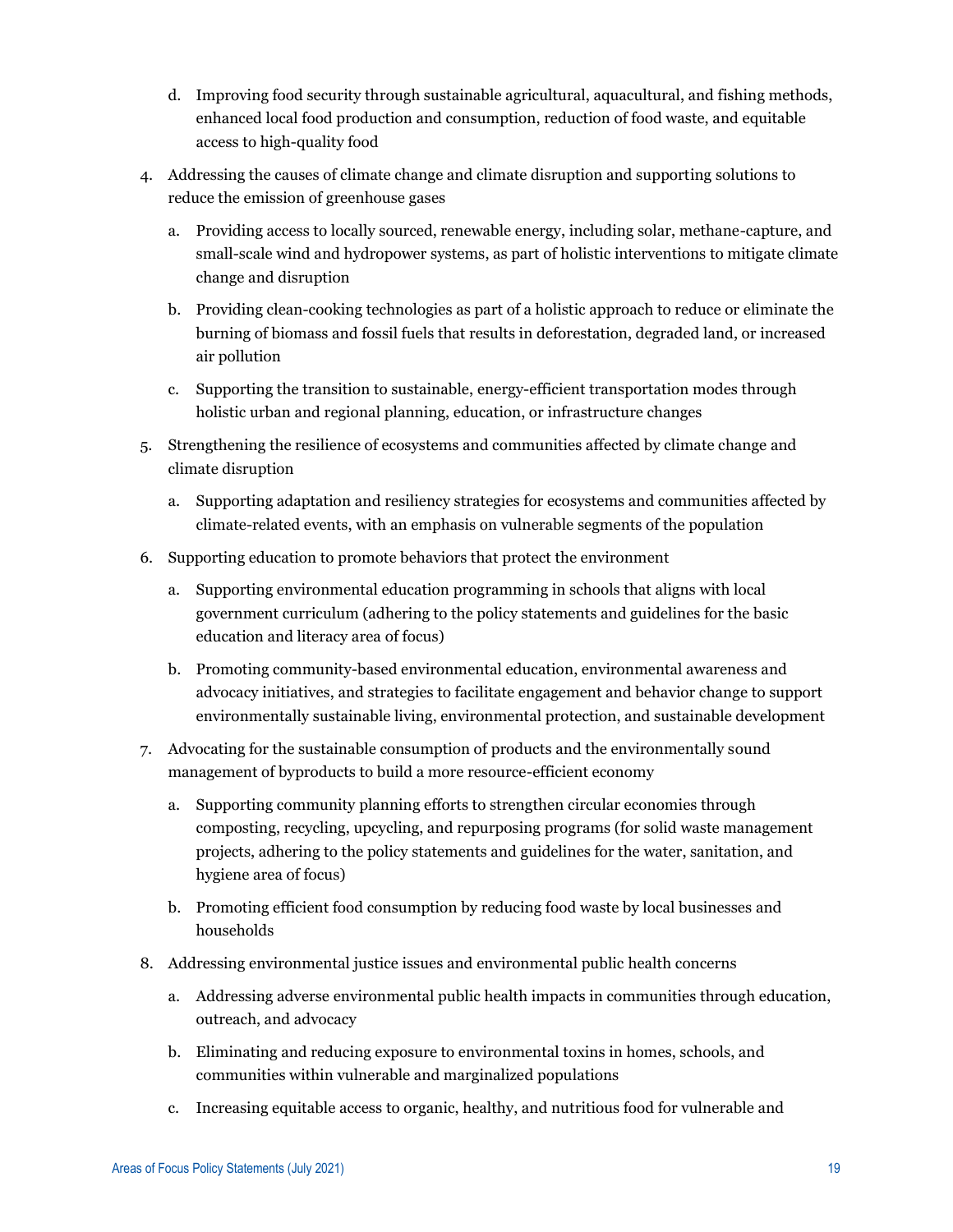# marginalized populations

Projects that do not seek to achieve a positive, measurable, and sustainable impact on the environment would not be eligible for global grant funding within the protecting the environment area of focus. A successful global grant project requires a comprehensive and holistic approach to resolving specific issues that have a harmful effect on the environment. The Rotary Foundation considers the following standalone activities to be outside the scope of the area of focus and not eligible for global grant funding:

- 1. Community beautification projects
- 2. Single-event training or education sessions
- 3. Single-event river, beach, or habitat clean-ups
- 4. Tree plantings that are not part of a larger ecological framework and strategy
- 5. Crematories as a stand-alone equipment and infrastructure purchase or installation without a holistic project design that aims to achieve specific and measurable positive environmental impacts
- 6. Nature therapy
- 7. Food distribution programs
- 8. Outdoor recreational activities
- 9. Projects that involve only building infrastructure, purchasing equipment, or training in how to use that equipment

Note: This list is not a complete list of ineligible activities. For more information on project design requirements, refer to the Environment Guidelines for Global Grant Funding (coming soon).

#### **Elements of Successful Humanitarian Projects and Vocational Training Teams**

Environment global grants are:

- 1. Sustainable Communities can continue to make progress in environmental protection and sustainability after the Rotary clubs or districts complete their work.
- 2. Measurable Sponsors need to set targets and identify measurements to track project outcomes.
- 3. Community-driven Projects meet the needs identified by the host community.

#### **Elements of Successful Scholarships**

Global grants support graduate-level scholarships for professionals interested in pursuing careers related to the environment. The Rotary Foundation considers the following when it evaluates global grant scholarship applications:

- 1. The applicant's previous work experience in environment-related fields
- 2. The academic program's alignment with the environment, such as natural resource management,